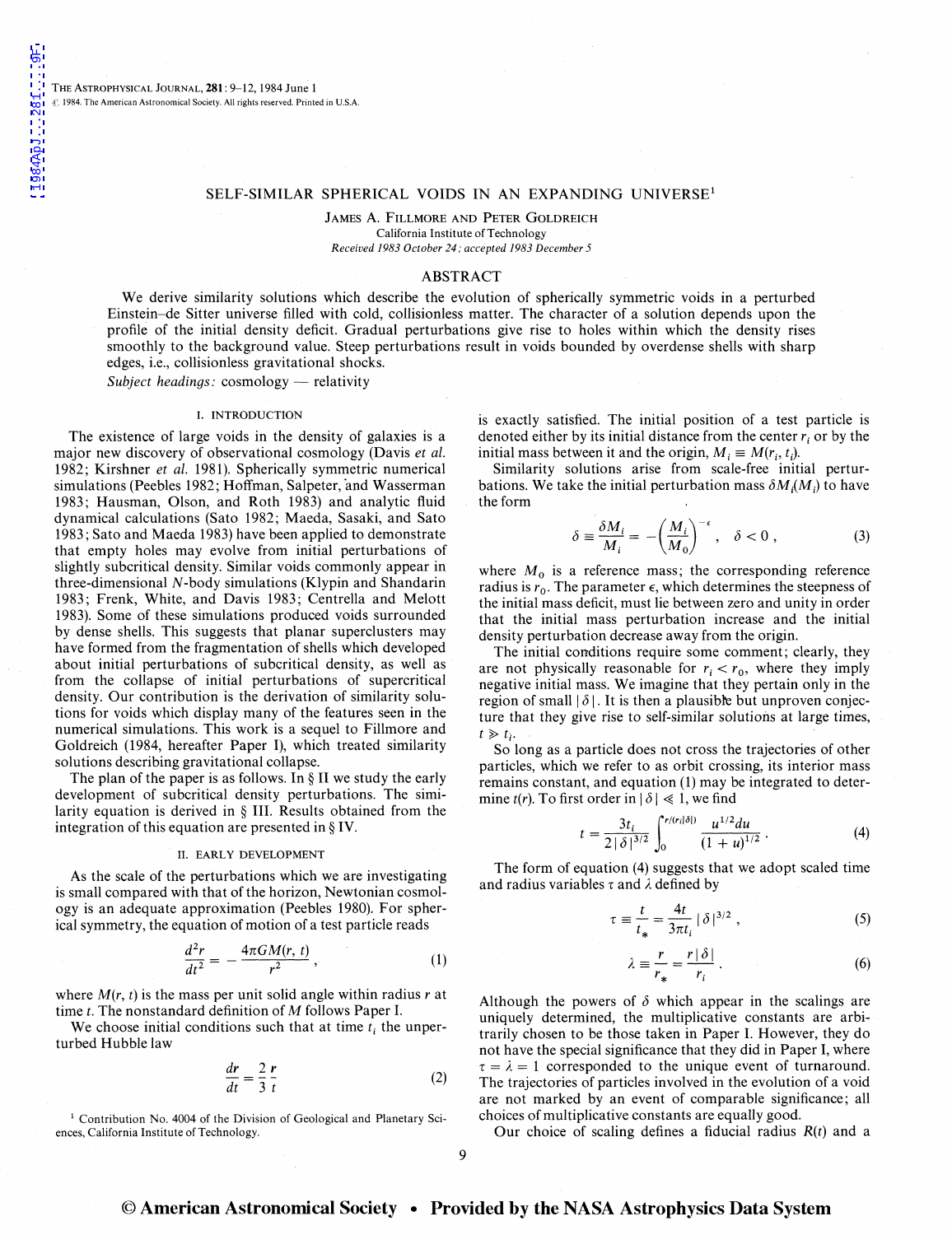corresponding initial mass *M*, which are associated with particles whose  $t_* = t$ . From equations (3) and (5), it follows that

$$
R(t) = r_0 \lambda(1) \left(\frac{4t}{3\pi t_i}\right)^{2/3 + 2/(9\epsilon)}, \qquad (7)
$$

 $M_t = M_0 \left( \frac{4t}{3\pi t_i} \right)^{2/(3\epsilon)}$ (8)

The factor

$$
\lambda(1) \approx 2.3236 \tag{9}
$$

is obtained by evaluating the integral in equation (4) for  $\tau = 1$ .

The study of equation (4) reveals that orbit crossing occurs only for  $\epsilon > \frac{2}{3}$ . Thus, equation (4) is valid for all *t* if  $\epsilon < \frac{2}{3}$ . The distinction between  $\epsilon < \frac{2}{3}$  and  $\epsilon > \frac{2}{3}$  may be understood by noticing that the particle terminal velocity, computed neglecting orbit crossing, is an increasing function of *M* for  $\epsilon < \frac{2}{3}$  and a decreasing function of M for  $\epsilon > \frac{2}{3}$ . A similar argument was given by Sato (1982).

Proper application of Newtonian cosmology requires that the linear dimensions of the structures be small compared with the distance to the horizon. This restricts the interval of time over which the similarity solutions with  $\epsilon < \frac{2}{3}$  are valid because their fiducial radii grow faster than *t.* 

#### III. DERIVATION OF SIMILARITY EQUATION

As the derivation of the similarity equation parallels that given in Paper I, we omit many details. The major step is to express  $M(r, t)$  as a functional of  $\lambda$ . We appeal to self-similarity and write

$$
M(r, t) = M_t \mathcal{M}(r/R), \qquad (10)
$$

where  $\mathcal M$  is the dimensionless mass profile function given by

$$
\mathcal{M}\left(\frac{r}{R}\right) = \int_0^\infty \frac{dM_i'}{M_t} H[r(t; M_i) - r(t; M_i')] \ . \tag{11}
$$

Here *H*[*u*] is the Heaviside function;  $H[u] = 1$  for  $u \ge 0$ , and  $H[u] = 0$  for  $u < 0$ . Changing the variable of integration from  $M_i$  to  $\tau$  with the help of equation (8) yields

$$
\mathcal{M}\left(\frac{\lambda}{\Lambda}\right) = \frac{2}{3\epsilon} \int_0^\infty \frac{d\xi}{\xi^{1+2/(3\epsilon)}} H\left[\frac{\lambda}{\Lambda} - \frac{\lambda(\xi)}{\Lambda(\xi)}\right],\tag{12}
$$

where

$$
\Lambda \equiv \lambda(1)\tau^{2/3 + 2/(9\epsilon)} \tag{13}
$$

has been defined such that

$$
\frac{r}{R(t)} = \frac{\lambda}{\Lambda(\tau)}\,. \tag{14}
$$

The integrals in equations (11) and (12) each differ in one boundary value from their counterparts in Paper I. The upper limit on the former and the lower limit on the latter are  $\infty$  and 0; the corresponding values were  $M_t$  and 1 in Paper I. These changes are necessary because orbit crossing occurs before  $\tau = 1$  for  $\epsilon > 0.92$ .

We use equations (5), (6), and (14) to rewrite the equation of motion (1) in terms of the scaled variables:

$$
\frac{d^2\lambda}{d\tau^2} = -\frac{\pi^2}{8} \frac{\tau^{2/(3\epsilon)}}{\lambda^2} \mathcal{M}\left(\frac{\lambda}{\Lambda}\right). \tag{15}
$$

Equation (15) governs the evolution of the similarity solutions

for all values of  $\tau$ . It is identical to the equation we used to compute spherically symmetric collapse solutions in Paper I. However, new boundary conditions are needed to obtain void solutions. These are obtained from equation (4) using the definitions given by equations (5) and (6). In principle, any pair  $(\tau, \lambda)$  which satisfies equation (4) and precedes the first orbit crossing event is suitable. In practice, we use

$$
\tau = 1
$$
,  $\lambda = 2.3236$ ,  $\frac{d\lambda}{d\tau} = 1.8786$  (16)

for all of the examples shown in this paper. There is, however, a minor technical complication. For  $\epsilon > 0.92$ , orbit crossing takes place before  $\tau = 1$ ; for  $\epsilon = 1$ , it occurs at  $\tau \approx 0.6$ . In treating these cases, the boundary conditions must be set at smaller values of  $\tau$ .

#### IV. RESULTS

$$
a) \epsilon < \frac{2}{3}
$$

Since orbit crossing does not occur for this range of  $\epsilon$ , the solution is given for all time by equation (4). The density profile is found from

$$
\frac{\rho(r/R,\,t)}{\rho_b(t)} = \frac{3\pi^2}{16\epsilon\tau^{2/(3\epsilon)}} \left[\frac{R}{\lambda(1)r}\right]^3 \left[\frac{1+3\epsilon}{3\epsilon} - \frac{3\pi\tau}{4} \frac{(1+\lambda)^{1/2}}{\lambda^{3/2}}\right]^{-1},\tag{17}
$$

with the help of equations  $(4)$ ,  $(5)$ ,  $(6)$ ,  $(13)$ , and  $(14)$ , which implicitly determine  $\tau$  and  $\lambda$  as functions of  $r/R$ . Here the background density  $\rho_b(t) = (6\pi Gt^2)^{-1}$ .

Density profiles for two values of  $\epsilon$  are displayed in Figure 1. The density increases monotonically with radius and gradually approaches the background value. Since  $R(t)$  grows faster than *t,* each particle asymptotically approaches the center of the hole.

## b)  $\epsilon > \frac{2}{3}$

#### i) *Numerical Integrations*

The similarity solutions are obtained by numerical integration of the second-order differential equation (15) subject to the boundary conditions given by equation (16). Because the inte-



FIG. 1.—Ratio of actual to background density for  $\epsilon = 0.3$  and 0.6

# © **American Astronomical Society • Provided by the NASA Astrophysics Data System**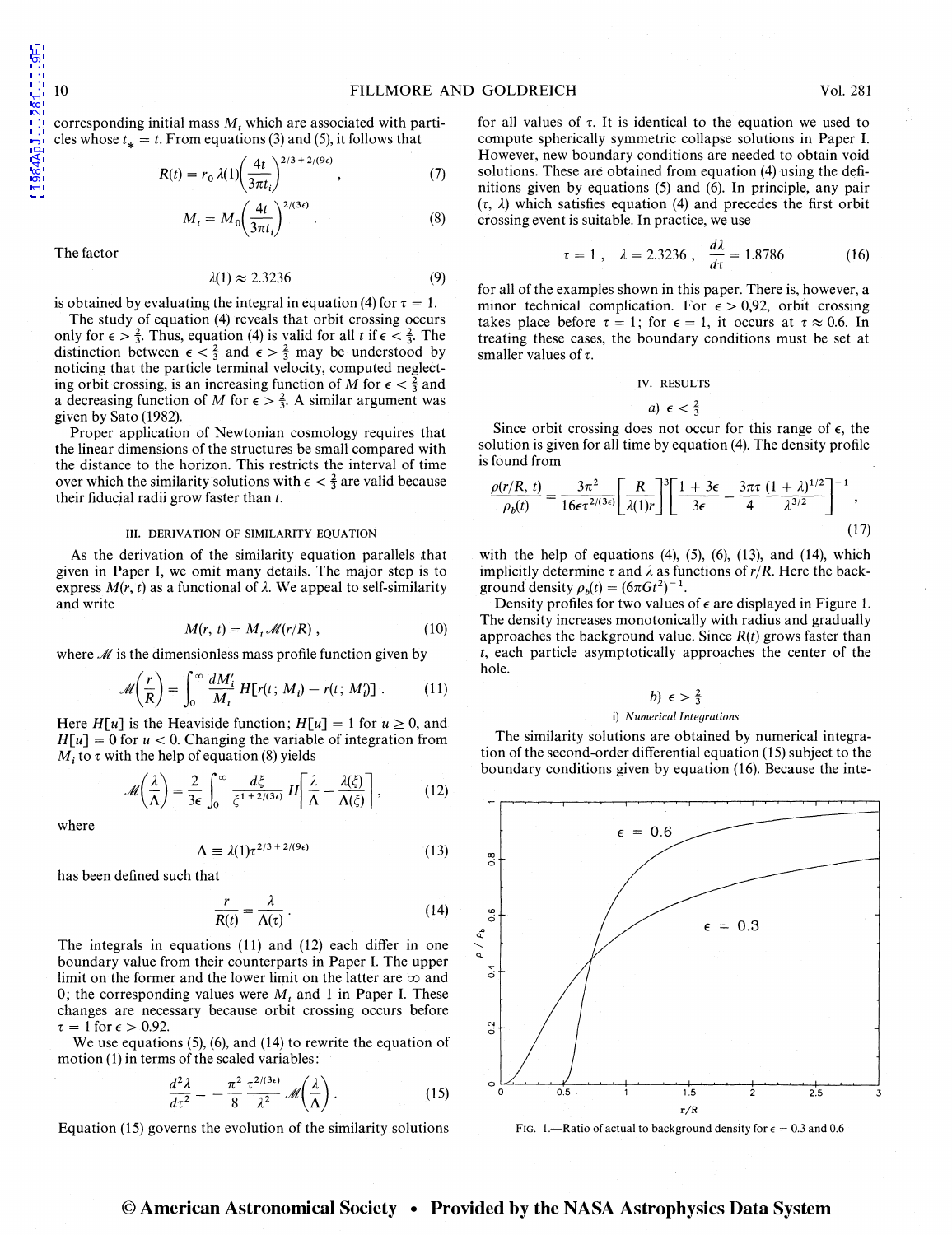

FIG. 2.—Particle position relative to fiducial distance  $\Lambda$  for  $\epsilon = 0.7, 0.8$ , and 0.9

FIG. 3.—Difference in position of two nearby particles relative to the fiducial radius for  $\epsilon = 0.7, 0.8$ , and 0.9

gration must be carried out to very large values of  $\tau$ , the independent variable is transformed from  $\tau$  to  $v = \ln(\tau)$ , and  $\lambda$  is computed on a linear grid in *v.* Following an initial guess for  $M$ , we alternately integrate equation (15) and then update M by using equation (12). This procedure is continued until the desired level of convergence is obtained.

Plots of  $\lambda$  versus  $\tau$  are uninteresting, so we do not present any here; particle radii just increase monotonically with time. The variations of  $\lambda/\Lambda$  drawn in Figure 2 show oscillations of the particle radii scaled to the fiducial radii. Still more revealing are the plots in Figure 3, which illustrate the multiple crossings of neighboring orbits. From a comparison of Figures 2 and 3, it is seen that these crossings coincide with the maxima and minima of  $\lambda/\Lambda$ .

The orbit crossings have dramatic consequences. The

density profiles displayed in Figure 4 all show completely empty holes surrounded by overdense shells. The density is infinite at the inner and outer shell boundaries, but these regions contribute negligibly to the surface density, as can be seen from the mass profiles plotted in Figure 5. The infinitedensity spikes are truncated in the figures because the density is averaged over bins.

How does orbit crossing give rise to these structures, especially the sharp edges? Orbit crossing proceeds from the inside out; each particle is passed by all particles of smaller initial radii before passing its immediate outer neighbor. A particle begins orbit crossing when it is overtaken by the outer boundary of the shell. At this time it crosses the orbits of particles with significantly smaller initial radii. The first crossing of orbits of its original neighbors occurs when it reaches the inner